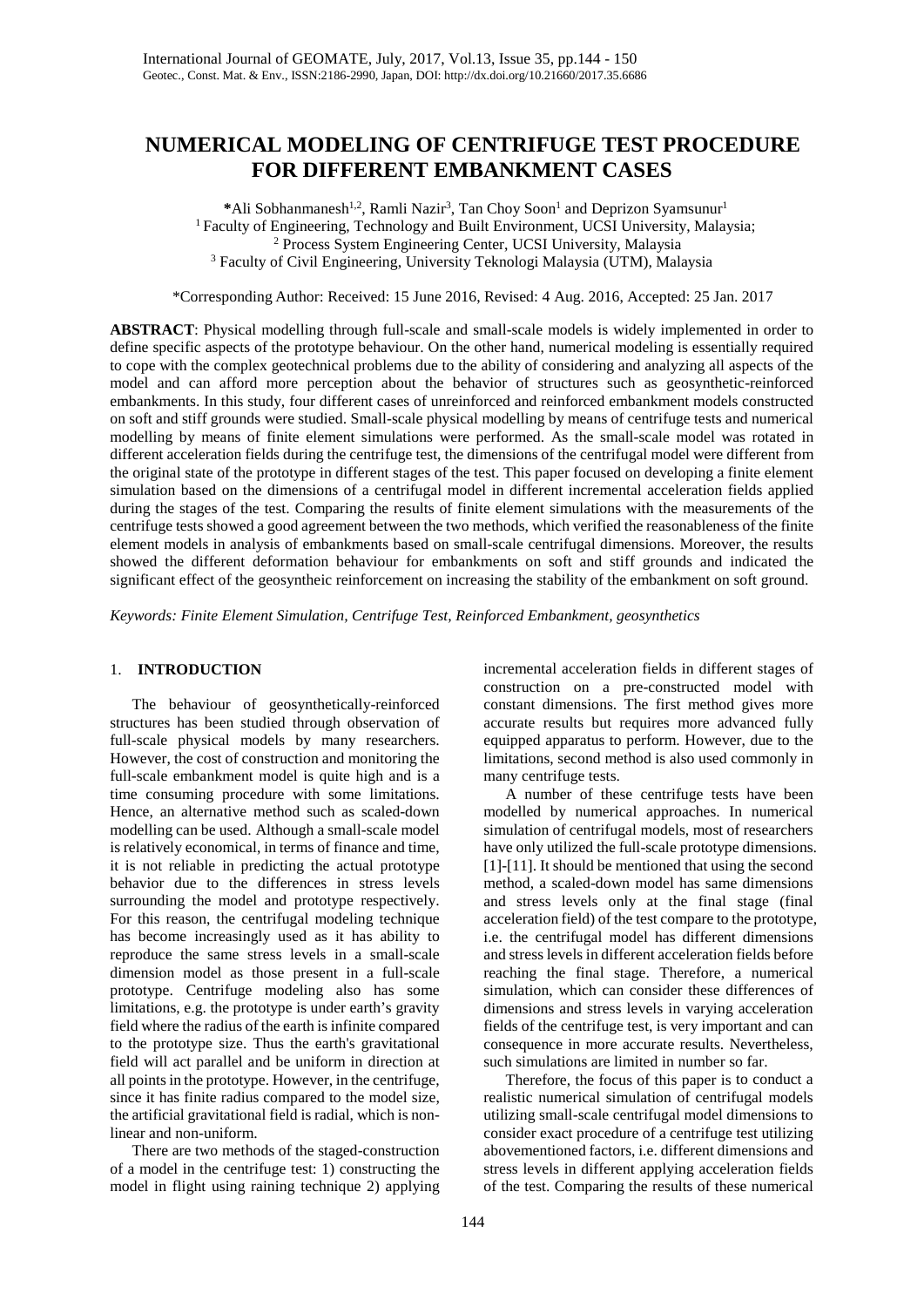simulations with measurements of centrifugal models validates this numerical modelling technique.

# **2. EMBANKMENT MODEL CASES**

In this research, four embankment models with different foundation soil and reinforcement condition were considered in both centrifugal and numerical modelling. Details of these cases are shown in Table 1. It is shown that in all cases, clayey-sand was used as fill material. Kaolin and compacted sand were considered as soft and stiff soil foundation respectively and a specific textile was utilized as reinforcement material.

Table 1 Details of four embankment cases

| Case |        |            | Foundation Fill material Reinforcement |
|------|--------|------------|----------------------------------------|
|      | Kaolin | Claye sand |                                        |
| Н    | Kaolin | Claye sand | Textile                                |
| Ш    | Sand   | Claye sand |                                        |
| IV   | Sand   | Claye sand | Textile                                |

A plan view and cross section of embankment model used in both centrifuge and numerical modeling is shown in Fig. 1. The scaled-down embankment model has a height of 5 cm, a crest width of 14 cm and slope of 1V to 1H, underlain by 7 cm foundation soil. Due to inherent symmetry about the centerline, only one half of the model was considered.



Fig. 1 Plan view and cross-section of embankment model



Although a small-scale test is relatively economical in terms of finance and time (compared with a full-scale test), it is not reliable in predicting the actual prototype behavior due to the differences in stress levels of the model and prototype. For this reason, the centrifugal modeling technique has become increasingly used. Centrifuge test, which is an example of small-scale physical modeling, is a useful and applicable technic in geotechnical engineering. It has ability to reproduce the same stress levels in a reduced-scale model as those present in a full-scale prototype. In centrifuge modeling, inertial forces are utilized for a simulation of the gravitational forces. By raising centrifuge's rotational speed, model's inertial acceleration is raised, thus simulating the gravitational forces. According to (Taylor, 1995) a fundamental rule in centrifuge testing is determining geometric models of the particular prototype by a scale factor of *N* at inertial acceleration equivalent to *N* times the earth's gravity.

In this study, the centrifuge tests were carried out by mini centrifuge apparatus of Universiti Kebangsaan Malaysia (UKM). It is a beam-type centrifuge, designed to allow centrifuge testing of soil package up to 6 kg with a maximum rotational speed of 500 rpm and can accelerate up to 140 g at an effective radius of 0.5 m. The capacity of the small geotechnical centrifuge is 0.84 g-ton [12]. Section and inside view of small-size beam-type centrifuge apparatus and its equipment is shown in Fig. 2.





Fig.2 Section view and inside view of UKM mini centrifuge apparatus

## **3.1 Test Procedure**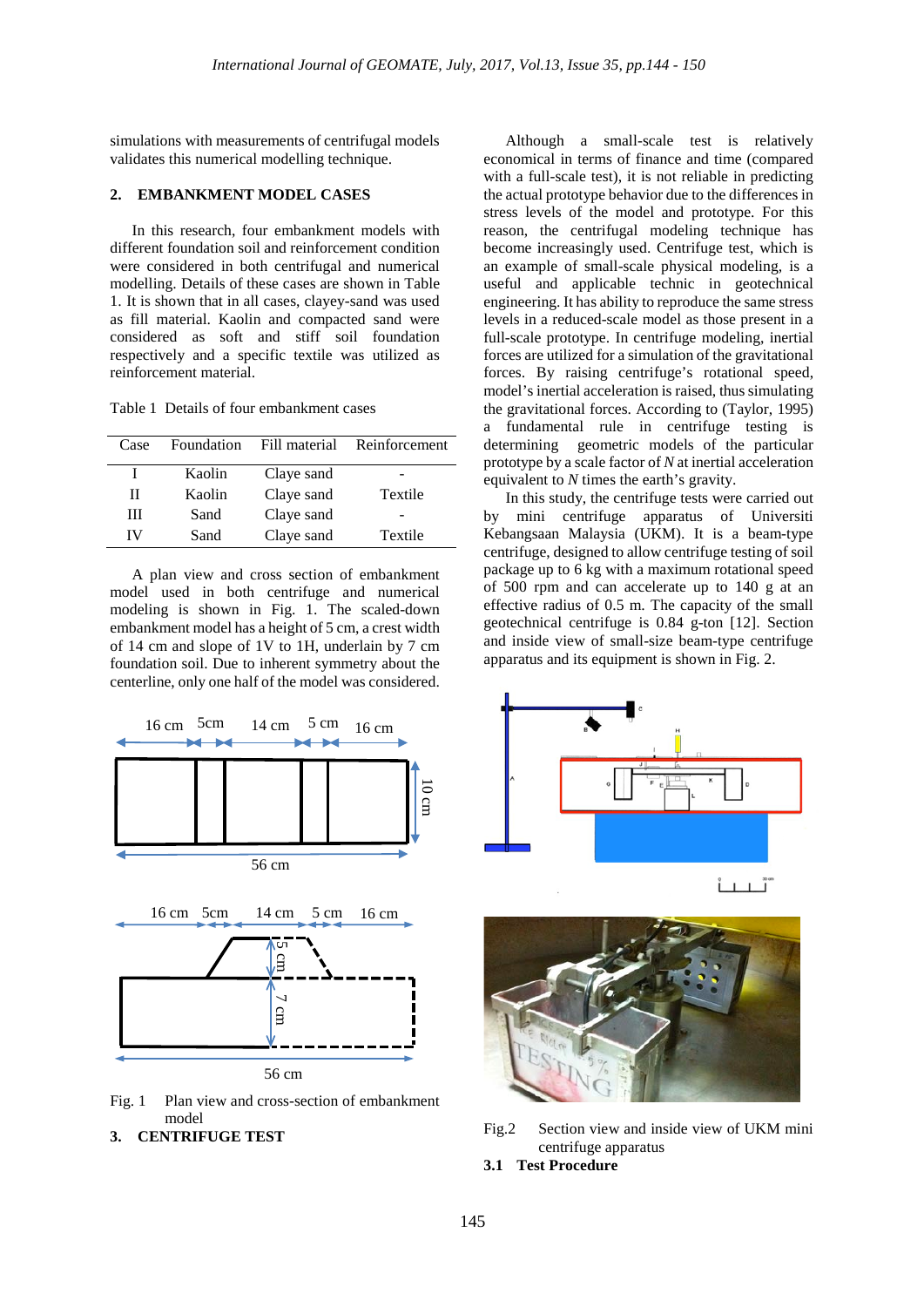Because of limitations and technical difficulties of UKM mini-centrifuge apparatus in constructing a shaped embankment in flight, the centrifuge model was constructed before the test running and incremental accelerations was applied to simulate staged-construction of centrifugal modeling. In this method, the acceleration increased slowly to reach the predefined level. The rotation was maintained in this specific acceleration level for a certain time, and then the acceleration increased to reach the next level. Details of centrifuge test processes are depicted in Table 2.

Table 2 Centrifuge test procedures

| $\omega$ (rpm) | Gravity (g)<br>$g = (1.18 \times 10^{-3})$<br>$\times r^* \times (\omega)^2$ | Maintained<br>Time (minute) |
|----------------|------------------------------------------------------------------------------|-----------------------------|
| 130            | 10                                                                           | 5                           |
| 184            | 20                                                                           | 5                           |
| 225            | 30                                                                           | 5                           |
| 260            | 40                                                                           | 15                          |
| 291            | 50                                                                           | 30                          |

# **4. FINITE ELEMENT MODELING**

In this research, numerical modeling by means of finite element (FE) simulations were conducted using PLAXIS software, which is a powerful program in simulating and analyzing the geotechnical problems. Properties of materials used in the finite element analysis are shown in Table 3. These properties are adopted from laboratory tests. The undarined shear strength (Su) of kaolin considered as 8 kPa, which was defined by a mini-vane shear test.

Table 3 Properties of materials in FE modeling

| Parameters                              | ClayeySand | Sand    | Kaolin             |
|-----------------------------------------|------------|---------|--------------------|
| Material Model                          | МC         | МC      | МC                 |
| <b>Behavior</b>                         | Drained    | Drained | Undrained          |
| Unit weight<br>$(kN/m^3)$               | 18         | 19      | 16                 |
| Permeability<br>$K_x = K_y (m/day)$     | 0.5        | 1       | $3 \times 10^{-4}$ |
| Young's Modulus<br>(kN/m <sup>2</sup> ) | 6000       | 10000   | 1000               |
| Poison's ratio y                        | 0.3        | 0.3     | 0.35               |
| Cohesion $(kN/m^2)$                     | 5          | 1       | 8                  |
| Friction angle $\varphi$                | 30         | 31      |                    |

The standard fixities were used to define the boundary conditions, i.e. full fixity (rough rigid boundary) was assumed along the bottom of the model and the vertical boundaries of the model were fixed in the horizontal direction (smooth rigid boundary). Geogrid reinforcement was modeled as line elements with two translational degrees of freedom in each node (ux, uy). The only material

property of the geogrids in 2-D simulation is an elastic normal (axial) stiffness EA determined from the curve of the elongation of the geogrids plotted against the applied force and is the ratio of the axial force per unit width to the axial strain. The interface elements are considered to model the interaction between reinforcement and soil. The roughness of the interaction is modeled by choosing a suitable value for the strength reduction factor in the interface  $(R<sub>inter</sub>)$ . Based on the direct shear tests carried on the interface of the soil and textile, the interfaces ratio between geotextile and soil was calculated as 0.95 for this study.

The key to successful displacement predictions with FE analyses is the selection of a suitable stressstrain relationship for the soil. Since FE is based on the deformations of a discretized elastic body, a numerical scheme must be incorporated to allow for the non-linear stress-strain behavior of the soil. This is most commonly achieved by means of step-wise loading, whereby the elastic parameters of the material are varied after each increment to account for the non-linear behavior. This is incorporated into the numerical process by adjusting the elastic matrix or the initial strain matrix. In this way, the stress-strain curve obtained from laboratory tests can be employed directly. Alternatively, an elastic-plastic model that employs a particular yield criterion such as Mohr-Coulomb model can be incorporated. The Mohr-Coulomb model is the most widely employed in geotechnical models and was considered in this analysis too [13].

#### **4.1 Simulation Procedure**

Construction stages by means of plastic analysis and post-construction stages by means of consolidation analysis were utilized as PLAXIS allows for undrained, drained and consolidation analyses of two-dimensional plane strain or axisymmetric problems. The elastic perfectly plastic materials with consideration of Mohr–Coulomb failure criterion were utilized to model the behavior of the embankment and foundation materials for all cases; the reinforcement element was modeled as linear-elastic material model. Due to symmetry, only one half of the embankment was considered. Fig. 3 shows the generated mesh and the considered plate at centerline of the embankment to simulate the interaction between soil and side-wall of strong box.

Different phases were considered in analysis of FE models. First, the initial stress field (initial phase) was calculated when the embankment and reinforcement were deactivated to consider the initial stresses of foundation body due to its own weight before the construction of embankment fill. The next calculation phase was the staged construction of embankment and reinforcement. The construction stages and processes were simulated by activation of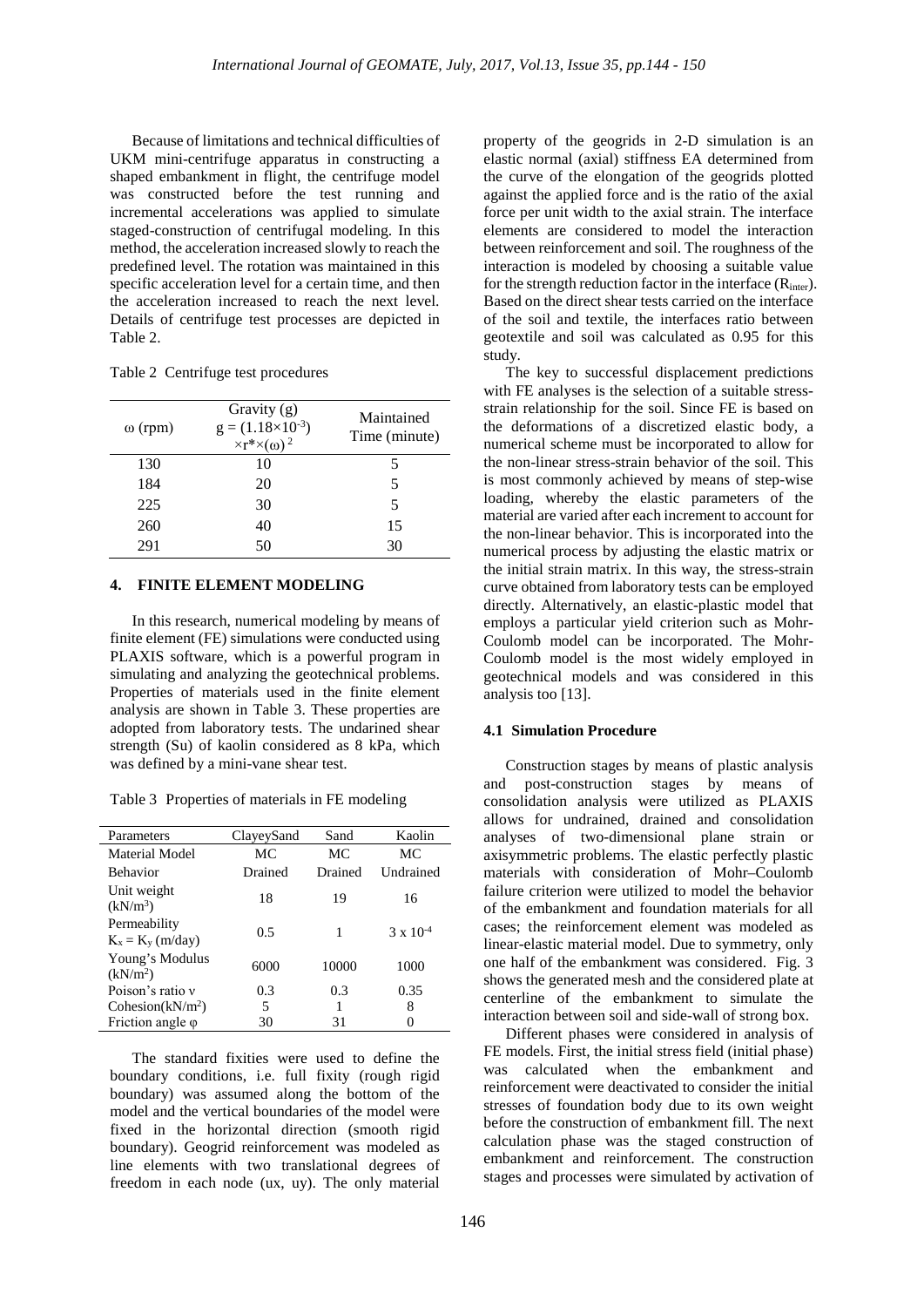the stiffness and weight of the fill elements one layer after the other. Since embankment construction on soft soil and high groundwater levels results in a rise in pore pressure, the effective stress remains small. In addition, the intermediary periods of consolidation (Consolidation Phase) need to be taken into consideration so that the extra pore pressure dissipates and the soil becomes able to acquire the shear strength that is required for the embankment construction process to go on safely. In order to simulate the settlement of the embankment on stiff sand foundations with high permeability, the plastic calculation was used to simulate the construction stage of embankment.



Fig. 3 generated mesh and boundary fixities

To consider varying dimensions of model due to the different acceleration fields of centrifugal tests, the FE modelling was performed based on the smallscale centrifugal model dimensions but under the accelerations more than earth gravitational acceleration (g).

In PLAXIS, the earth gravitational acceleration (g) can be simulated by considering the multiplier (Σ*Mweight)* equal to 1*.* Therefore*,* the process of varying incremental centrifugal accelerations was simulated in PLAXIS by considering different multiplier of Σ*Mweight* more than 1 related to different acceleration fields of centrifuge test (5 g, 10 g,  $20$  g,  $30$  g,  $40$  g, and  $50$  g) and also correspond to time period of rotation in that acceleration level as shown in Fig.4. Increasing the acceleration up to five levels of 10 g, 20 g, 30 g, 40 g, and 50 g simulated a five-staged construction of the embankment in centrifuge test.

The five level accelerations corresponded to the construction heights of 0.5 m, 1 m, 1.5 m, 2 m, and 2.5 m, respectively, according to the law of similarity. After each staged construction, a rest period was considered in the centrifuge model that is almost equal to the 10 hours for thickness of 0.5 m, 1.0 day for thickness of 1 m, 3 day for thickness of 1.5 m, 16.5

days for thickness of 2.0 m, and 52 days for thickness of 2.5 m.



Fig. 4 Sequence staged-construction of model with varying acceleration fields

#### **5. RESULTS AND DISCUSSION**

The results of centrifuge tests and FE analyses for all cases are described in the following. A side-by side comparison between the FE results and centrifuge measurements are also depicted at the last section. Deformed mesh and shading of vertical displacements for different cases are shown in Figs. 5, 6 and 7.

It is clear that vertical and horizontal displacements occurred at the embankment fill, beneath the fill and at toe of the embankment. For cases constructed on soft ground i.e. cases I & II (refer to Table 1), slight heave and uplift occurred at the embankment toe and ground surface beyond the toe due to the undrained behaviour of subsoil layers. The extreme total displacements occurred at topside of the fill slope at embankment crest. The maximum displacement of case II at topside of fill slope of embankment computed as 3.1 mm, which reduced about 24.4% compare to the displacements of the unreinforced model (4.1 mm for case I). The uplift of the embankment toe was also decreased significantly compare to case I. This shows the effect of the geotextile reinforcement on increasing the stability and reducing the deformations of the embankment constructed on soft ground.

For cases constructed on stiff ground (cases III & IV), there was not any considerable difference in deformations and displacements of unreinforced and reinforced models. It indicated that the geosynthetic reinforcement have small influence on deformation behaviour of embankments on stiff ground because of small induced vertical displacements and lateral movements.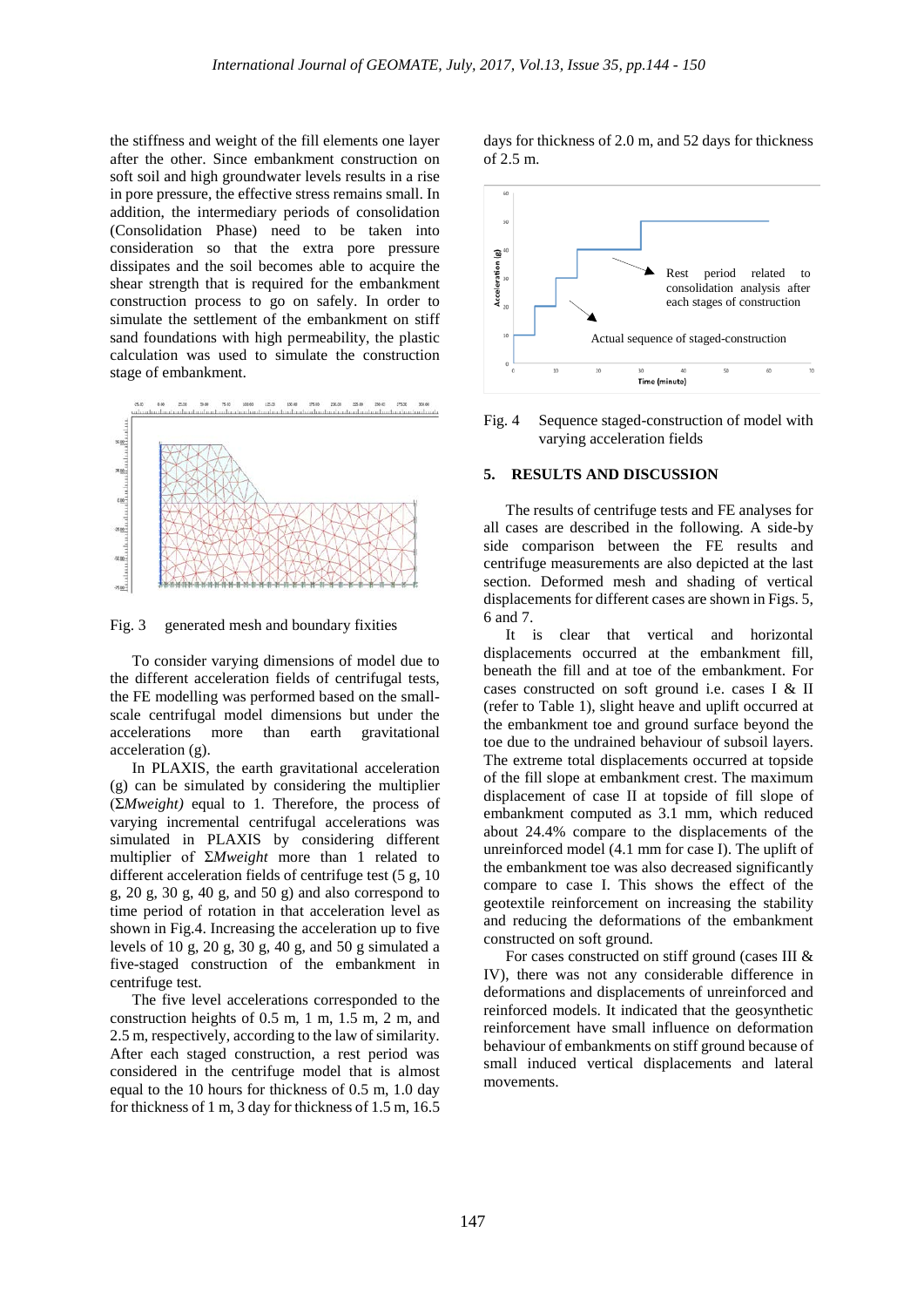

Fig. 5 (a) Deformed mesh (b) vertical displacements (case I)



Fig. 6 Deformed mesh (b) vertical displacements (Case II)



Fig. 7 Deformed mesh (b) vertical displacements (Case III)

### **5.1 Comparison Between the Results of the Finite Element and Centrifuge Modelling**

A side-by-side comparison between the deformation patterns resulted from the measurements of centrifuge tests and analysis of finite element simulations for four different cases are shown in Fig. 8. It is clear that the deformation patterns of the centrifugal model test and finite element simulation are almost similar for all cases, which validates the simulation of centrifugal model tests, using finite element simulation, based on small-scale modelling procedure.

A comparison between resulted vertical displacements of the centrifuge test and FE analysis for all cases are shown in Fig. 9. Moreover, the maximum vertical displacement obtained from centrifuge test and FE analysis is presented in Table 4. The coincidence of the lines correspond to centrifuge tests and FE analysis for each case in Fig. 9 and results of Table 4 indicates a good agreement between displacements obtained from these two methods of modelling.

Table 4 Maximum settlements resulted from centrifuge test and FE analysis

|          |                 | FF                |
|----------|-----------------|-------------------|
| Cases    | Centrifuge Test | analysis          |
| Case I   | 4 mm            | 4.10 mm           |
| Case II  | $3 \text{ mm}$  | $3.10 \text{ mm}$ |
| Case III | $1 \text{ mm}$  | $1.0 \text{ mm}$  |
| Case IV  | $1 \text{ mm}$  | $1.0 \text{ mm}$  |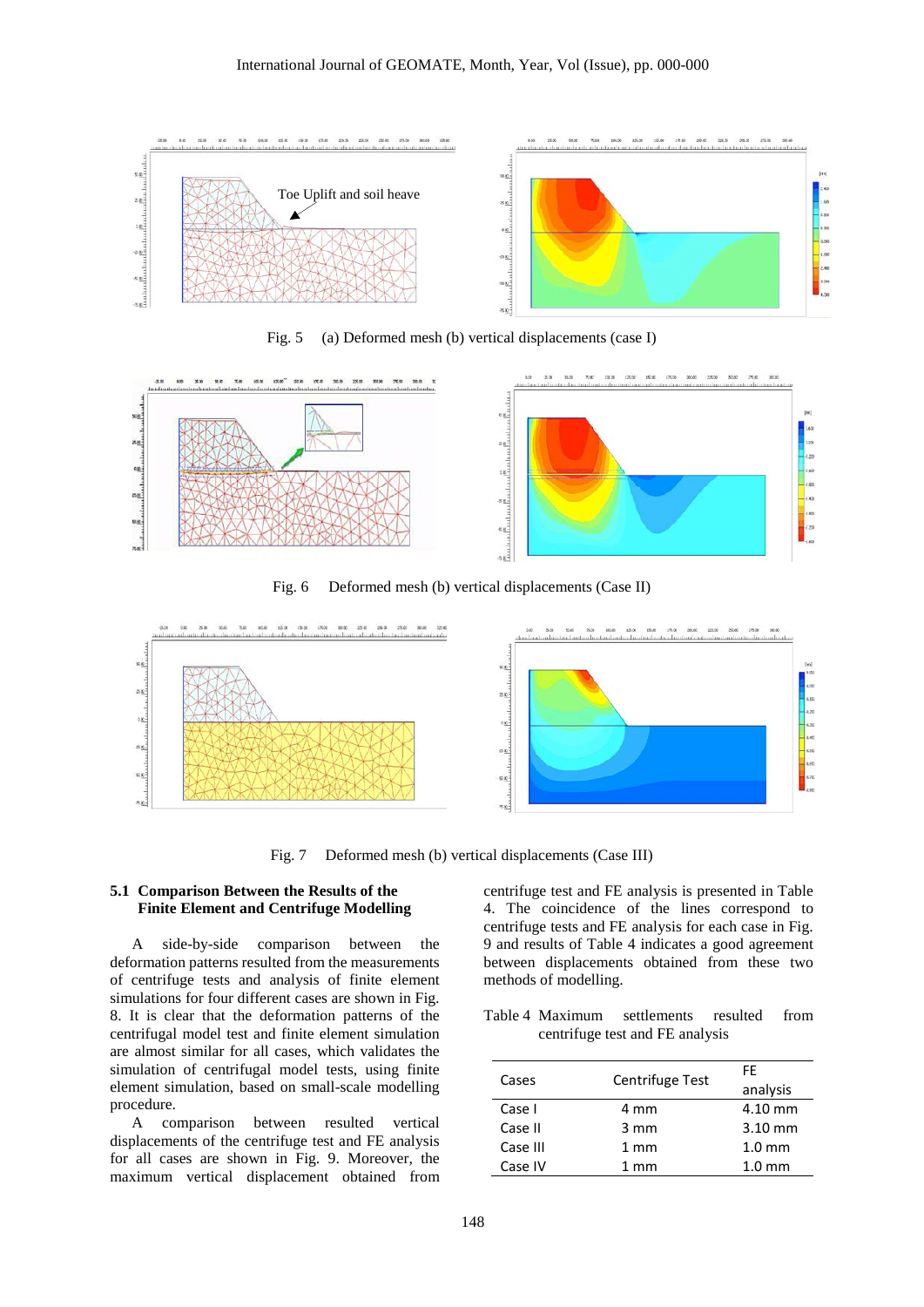

Fig. 8 Side-by side comparison of the deformation patterns resulted from centrifuge and FE models a) Case I, b) Case II, c) Case III, d) case IV



# Fig. 9 Vertical displacement of different cases resulted in centrifuge test and FE analysis

## **6. CONCLUSIONS AND SUMMARY**

Small-scale physical modeling and numerical analysis of different embankment cases have been carried out using centrifugal test and finite element simulations. Important effective factors have been studied to provide a better understanding and deeper insight of the embankment behavior under different conditions. In reinforced embankments, the tension mobilized in the reinforcement can be very effective in improving the short-term stability of the embankment. The tension in the reinforcement is sensitive to the magnitude and distribution of shear